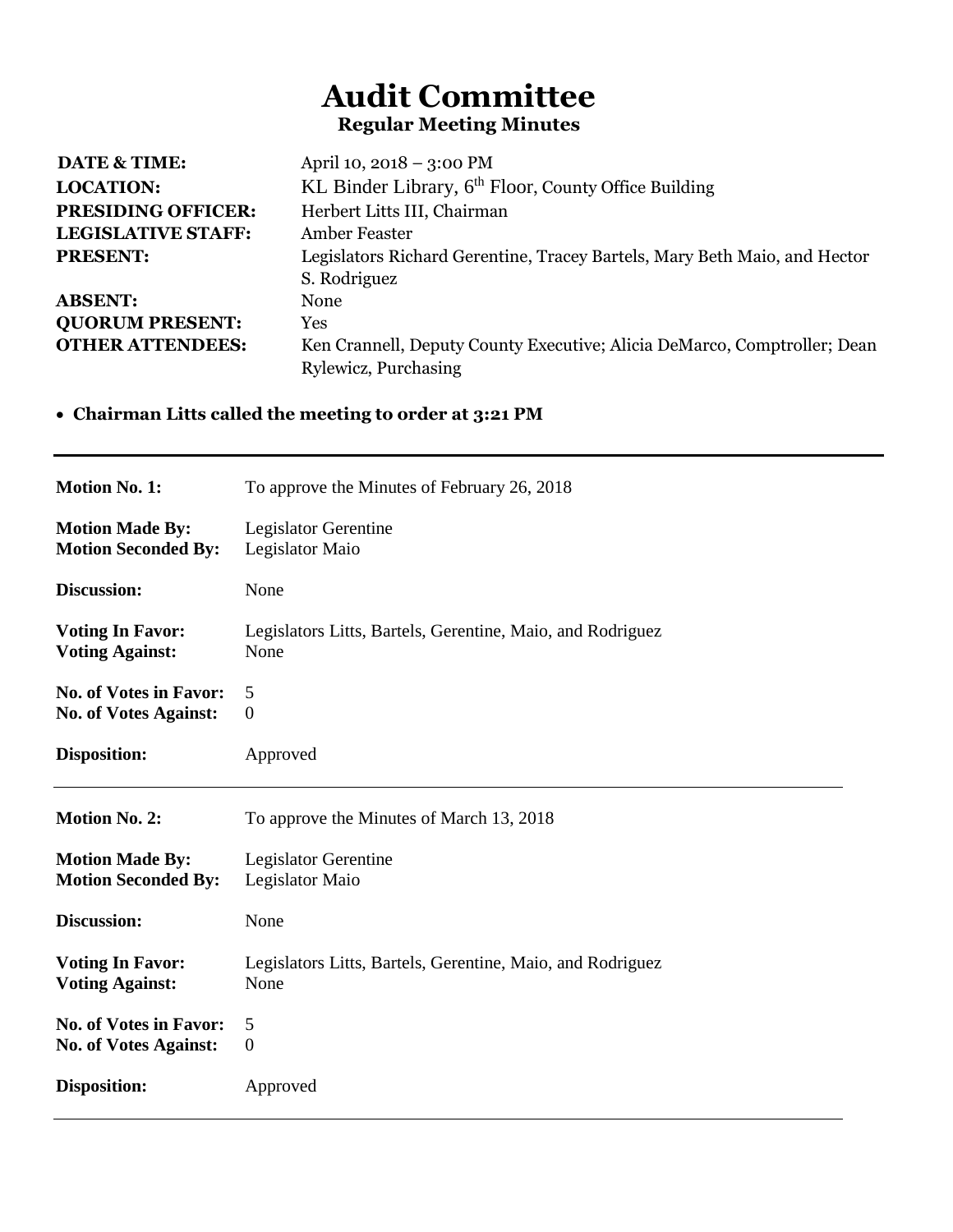| <b>Motion No. 3:</b>          | To enter into executive session for the purpose of interviewing firms for the 2018<br>External Financial Audit contract. |
|-------------------------------|--------------------------------------------------------------------------------------------------------------------------|
| <b>Motion Made By:</b>        | Legislator Rodriguez                                                                                                     |
| <b>Motion Seconded By:</b>    | Legislator Maio                                                                                                          |
| Discussion:                   | None                                                                                                                     |
| <b>Voting In Favor:</b>       | Legislators Litts, Bartels, Gerentine, Maio, and Rodriguez                                                               |
| <b>Voting Against:</b>        | None                                                                                                                     |
| <b>No. of Votes in Favor:</b> | 5                                                                                                                        |
| <b>No. of Votes Against:</b>  | $\overline{0}$                                                                                                           |
| <b>Disposition:</b>           | Approved                                                                                                                 |
|                               |                                                                                                                          |
| <b>Motion No. 4:</b>          | To exit out of executive session                                                                                         |
| <b>Motion Made By:</b>        | <b>Legislator Gerentine</b>                                                                                              |
| <b>Motion Seconded By:</b>    | Legislator Rodriguez                                                                                                     |
| Discussion:                   | None                                                                                                                     |
| <b>Voting In Favor:</b>       | Legislators Litts, Bartels, Gerentine, Maio, and Rodriguez                                                               |
| <b>Voting Against:</b>        | None                                                                                                                     |
| <b>No. of Votes in Favor:</b> | 5                                                                                                                        |
| <b>No. of Votes Against:</b>  | $\boldsymbol{0}$                                                                                                         |

No action was taken during executive session.

| <b>Motion No. 5:</b>          | To award the 2018 External Financial Audit RFP to Drescher & Malecki LLP                                                                                                                                                                                                         |
|-------------------------------|----------------------------------------------------------------------------------------------------------------------------------------------------------------------------------------------------------------------------------------------------------------------------------|
| <b>Motion Made By:</b>        | Legislator Gerentine                                                                                                                                                                                                                                                             |
| <b>Motion Seconded By:</b>    | Legislator Maio                                                                                                                                                                                                                                                                  |
| Discussion:                   | Committee members emphasized the importance of the firm's communication<br>with the Committee. Further, the Committee emphasized desire to formally<br>request an entrance and an exit interview, as well as being copied on all drafts at<br>the initial time of communication. |
| <b>Voting In Favor:</b>       | Legislators Litts, Bartels, Gerentine, Maio, and Rodriguez                                                                                                                                                                                                                       |
| <b>Voting Against:</b>        | None                                                                                                                                                                                                                                                                             |
| <b>No. of Votes in Favor:</b> | .5                                                                                                                                                                                                                                                                               |
| <b>No. of Votes Against:</b>  | $\boldsymbol{0}$                                                                                                                                                                                                                                                                 |